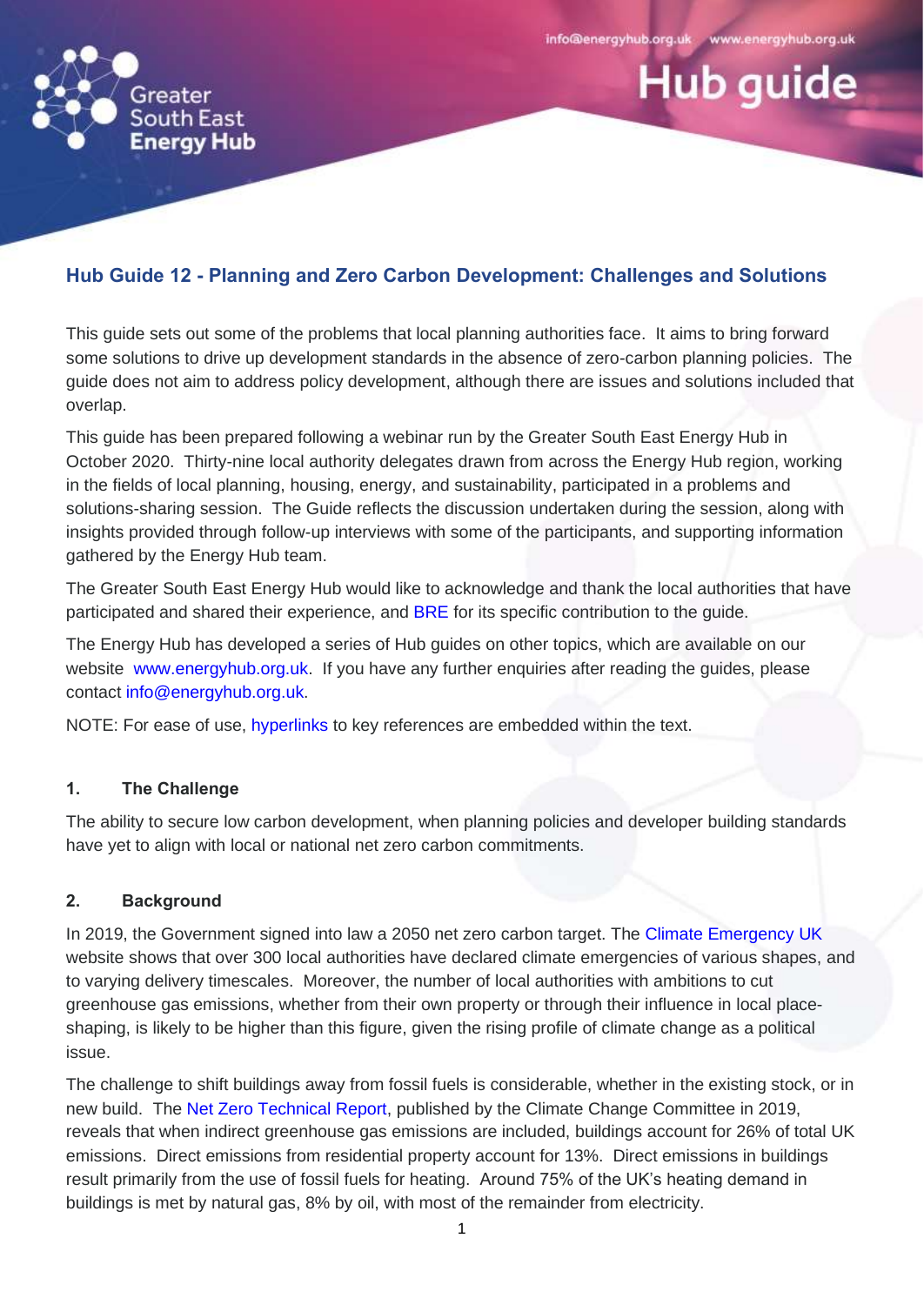**Hub quide** 



The [Sixth Carbon Budget,](https://www.theccc.org.uk/publication/sixth-carbon-budget/) published by the Climate Change Committee in December 2020, highlights that "the historical failure to ensure that new homes are built to high zero-carbon standards has meant that over a million homes have been built that will require more expensive retrofit in later years and that have higher than necessary energy bills for their occupants."

#### **Policy context**

The energy and carbon national policy landscape is highly dynamic. Statements and publications include: the proposed changes to Part L (conservation of fuel and power) and Part F (ventilation) of the Building Regulations in the Government's [response to its consultation on the Future Homes Standard](https://assets.publishing.service.gov.uk/government/uploads/system/uploads/attachment_data/file/956094/Government_response_to_Future_Homes_Standard_consultation.pdf) in January 2021, the November 2020 Government's [Ten Point Plan](https://assets.publishing.service.gov.uk/government/uploads/system/uploads/attachment_data/file/936567/10_POINT_PLAN_BOOKLET.pdf) for a green recovery, the Government's December 2020 [Energy White Paper,](https://assets.publishing.service.gov.uk/government/uploads/system/uploads/attachment_data/file/945899/201216_BEIS_EWP_Command_Paper_Accessible.pdf) and proposed changes to the National Planning Policy Framework.

In its response to the Future Homes Standard consultation, the Government states its intention to introduce a performance standard at a level that means new homes will not be built with fossil fuel heating from 2025. An additional interim uplift in Part L standards is expected to produce 31% less carbon emissions compared to current standards, as a stepping-stone to the Future Homes Standard. In its response, the concept of "zero carbon ready" homes has been introduced, with the rationale that "in the longer term, no further retrofit work for energy efficiency will be necessary to enable them to become zero-carbon homes as the electricity grid continues to decarbonise."

At present, local planning authorities may include policies in their local plans, that require developers to comply with energy-efficiency standards for new homes, that exceed the minimum requirements of the Building Regulations. However, a Ministerial Statement was published in 2015, which prevented local planning authorities setting energy efficiency standards above Level 4 of the now-withdrawn Code for Sustainable Homes, equivalent to a 19% improvement on the Part L 2013 standard.

The Government's response to the Future Homes Standard consultation has indicated that in future, developers would be required to build to a single, higher standard to be applied consistently across England, and that "it is less likely that local authorities will need to set local energy efficiency standards in order to achieve our shared net zero goal." It is worth noting that this position is at odds with recommendations from the Climate Change Committee in its December 2020 report, [Local Authorities](https://www.theccc.org.uk/publication/local-authorities-and-the-sixth-carbon-budget/)  and [the Sixth Carbon Budget,](https://www.theccc.org.uk/publication/local-authorities-and-the-sixth-carbon-budget/) which states that national government should be engaging with local authority zero-carbon delivery strategy, "to align and clarify national, sub-national, regional and local delivery roles and areas for collaboration. It should provide clear outcomes and direction to reduce uncertainty, provide additional powers where needed, identify public and private investment, and enable flexible delivery at the faster pace of ambitious areas. This should allow them to set higher standards through the planning system."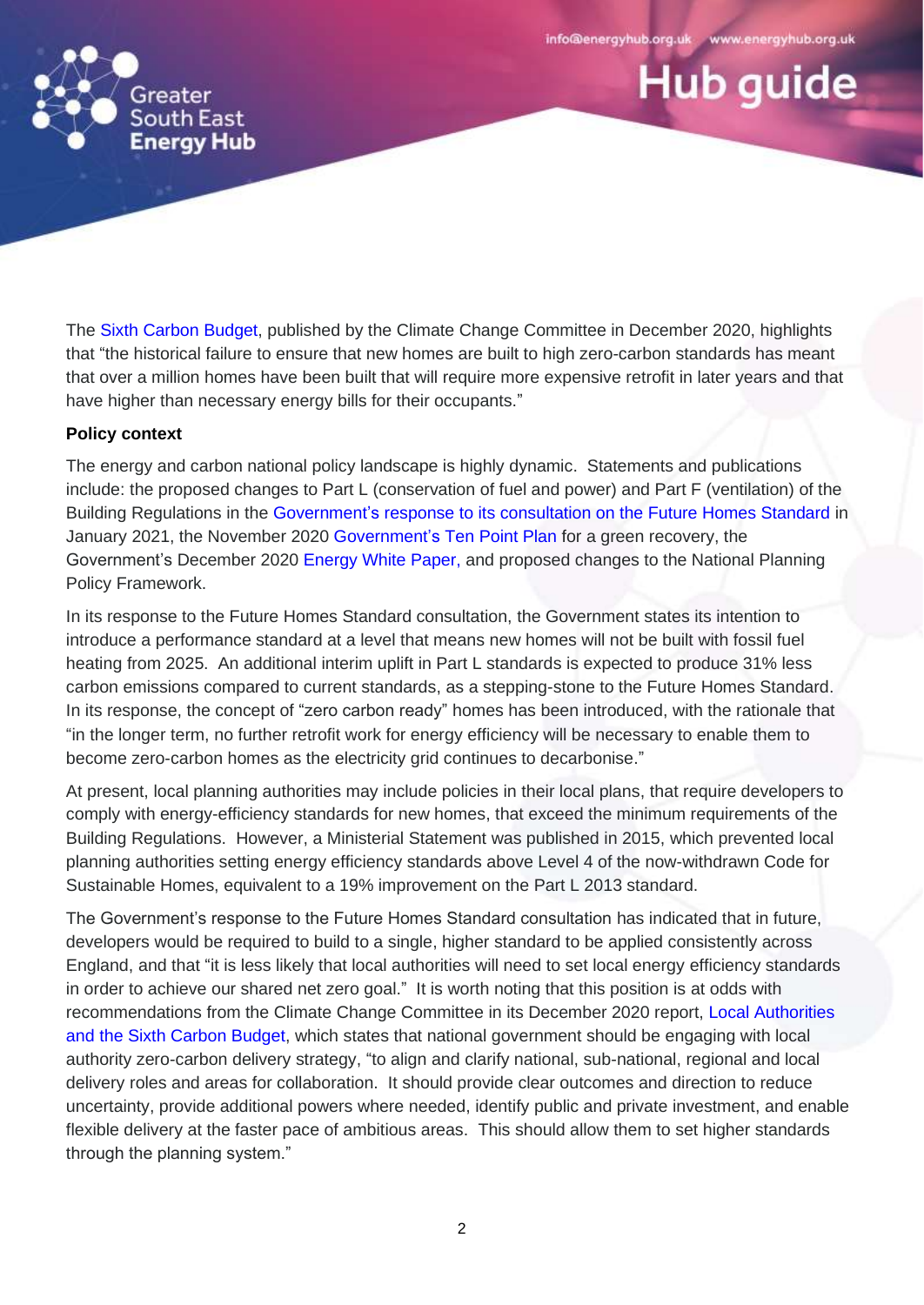**Hub quide** 



Evidence put forward by some local authorities in the Greater South East Energy Hub region, and others nationally, calls into question the longer-term effectiveness of the proposed Future Homes Standard to deliver net zero development. Meanwhile, in the short term, a gap exists between what developers will be able to build to up to and beyond 2025, and the net zero carbon ambitions of local authorities. This gap will place an additional retrofit burden onto the already huge challenge of improving the existing housing and commercial property stock.

It is also recognised that, where the planning process could be used to influence net-zero development standards, the policy-making process works according to a set cycle and pace, which may not synchronise with national or local net-zero policies.

However, in the context of new development, there is still benefit in considering what action local authorities can take to improve energy and carbon performance, using their existing interactions with developers, as an opportunity to push standards higher than current planning policies or Building Regulations.

# **What are local authority officers saying to the Energy Hub?**

In their day-to-day work, planning officers face developers across the negotiating table and see proposals which in some cases barely meet current Building Regulations. Yet planning officers know that local politicians have declared far more ambitious commitments to achieve net zero carbon reduction ahead of the national target. It is evident from the Energy Hub's discussions with local authority officers, all of whom are involved in negotiating new-build standards, that without the planning policies and tools to meet these higher ambitions being available to them, they face a significant challenge.

# **What benefits are offered by building to higher standards?**

- New developments help to secure area-wide net zero carbon commitments by not adding to an area's carbon budget.
- Energy consumers use less fossil-fuel energy and thereby reduce greenhouse gas emissions.
- More thermally efficient homes and business properties reduce energy costs, with particular benefit gained by vulnerable households and businesses, whose proportion of energy spend compared to total household budget or operating cost is higher.
- Vulnerable households and businesses have reduced impact on the public sector (national and local) budgets and service delivery needed to support them.
- The need to retrofit, and the associated higher net cost and intrusive disturbance to properties, infrastructure, and the public realm, is avoided.

There is also clear evidence set out in Climate Change Committee's report, [Local Authorities and the](https://www.theccc.org.uk/publication/local-authorities-and-the-sixth-carbon-budget/)  [Sixth Carbon Budget,](https://www.theccc.org.uk/publication/local-authorities-and-the-sixth-carbon-budget/) that addressing the challenge of delivering low-zero carbon development can help to alleviate fuel poverty and improve air quality and health.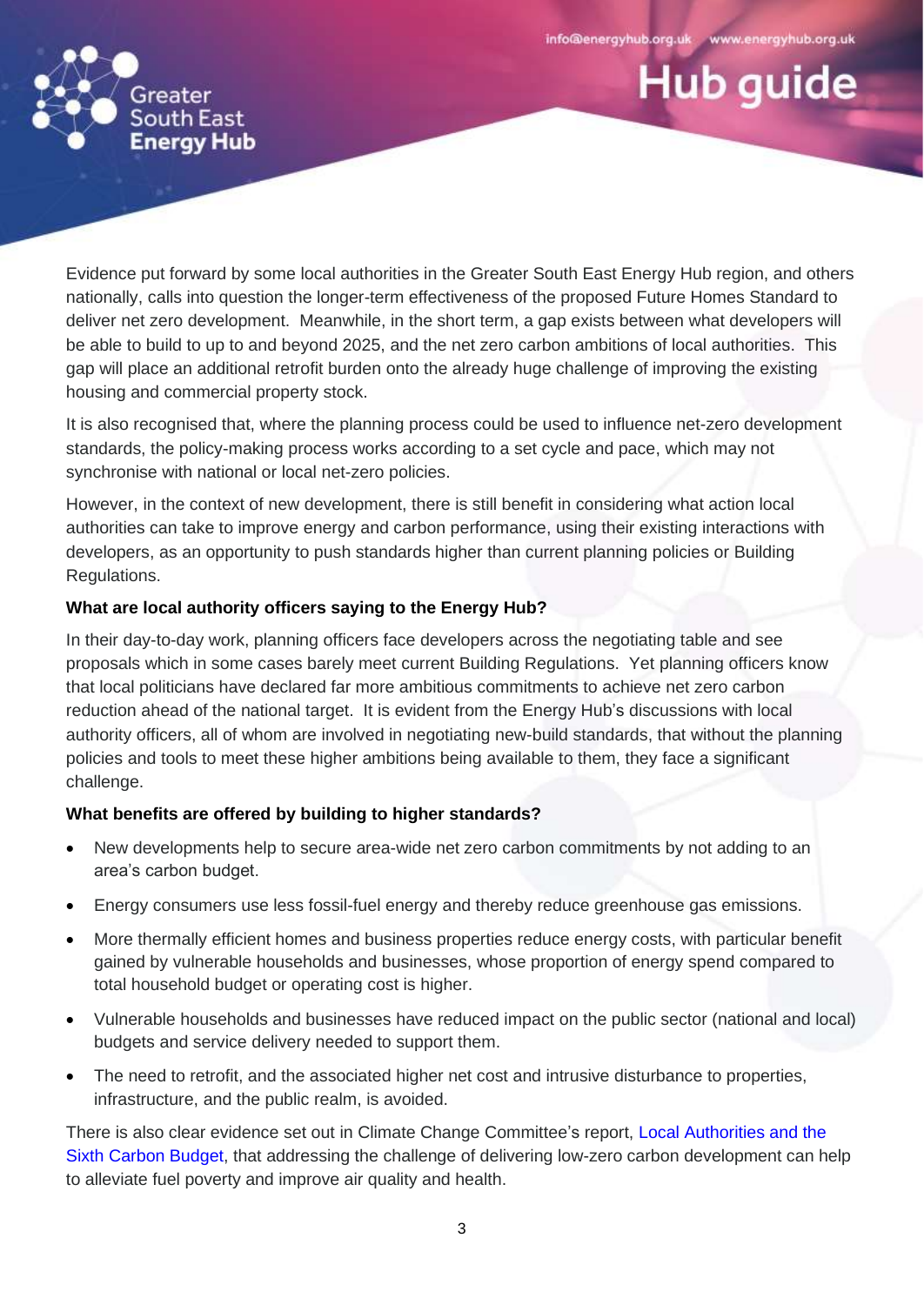**Hub quide** 



# **3. Issues Faced by Local Planning Authorities**

In the context of current development control policy and Building Regulations, a gap exists between the ambition of local authority zero carbon commitments and the actuality of current standards adopted by some developers.

The need to close the gap between current planning policy and zero carbon ambitions has been echoed by the UK Green Building Council, which has expressed a call to action for planning officers to challenge developer building standards. It is worth noting that the UK Green Building Council has recently updated its [New Homes Policy Playbook.](https://www.ukgbc.org/ukgbc-work/new-homes-policy-playbook/)

The following cases studies illustrate the challenges faced by some local planning authorities:

# **Case Study 1: Residential Development**

The development is 1,375 dwellings as part an urban extension. The local authority does not have a policy which specifically requires standards above Building Regulations. However, it does have a policy which states that developments should incorporate the principles of sustainable design and construction, in accordance with recognised, appropriate national standards and codes of practice, to cover energy and carbon emissions, seeking, where feasible and viable, carbon neutral development, low carbon sources and decentralised energy generation.

There are four phases to the proposed development. Phase 1 has been put forward by the developer with a design that that complies with the prevailing Building Regulation standard for carbon emissions. The first phase of 291 houses will be heated by gas. The developer is proposing a single 24kWp solar array on one building in the first phase, to achieve the Target Emissions Reduction required under Code L of the regulations. The developer claims that future development phases would bring the standards up towards net zero, predicated on improvements to Building Regulation standards over time. However, the developer has not made any formal commitment to ensure that these standards will be achieved.

# **What was requested of the developer and what standard did the local planning authority wish to achieve?**

The local planning authority wanted to meet their net zero ambitions, and for the development to be designed with improved thermal performance and without gas heating.

During negotiations, the local planning authority asked the developer how it would achieve the wider national and local context of a net zero ambition. However, the developer stuck to their proposal for compliance with prevailing Building Regulations only. The local planning authority then highlighted to the developer the UK Green Building Council Policy Playbook and the Code of Sustainable Homes (now defunct although still widely acknowledged as a relevant benchmark). The authority also pointed to a publication that the developer had sponsored on how to achieve zero carbon development.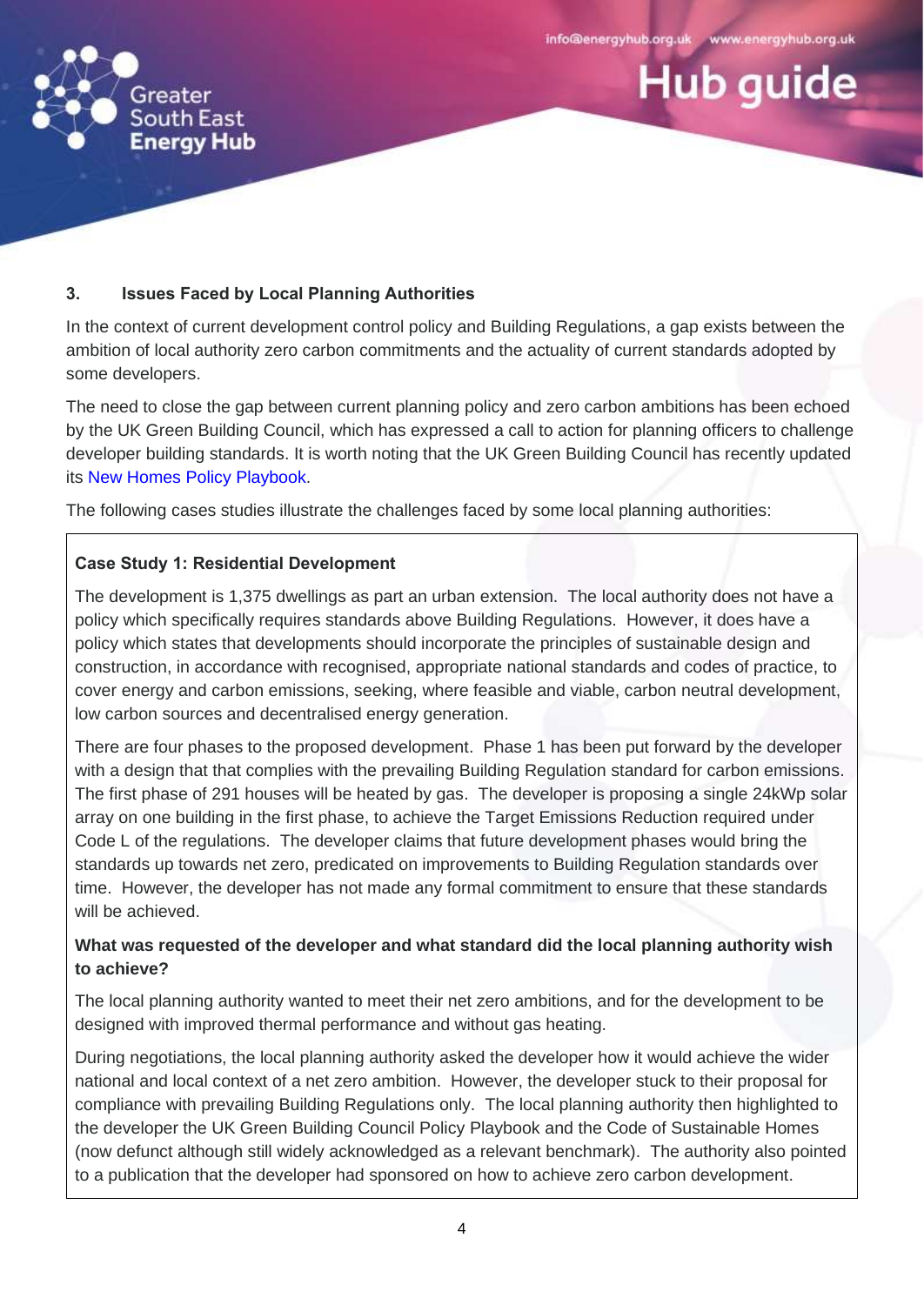

**Hub guide** 



# **What the response of developer?**

The developer is promising that it is going address the local planning authority's concerns, but the authority has not received any evidence of that yet. The developer has stated that it would make the homes "heat-pump ready" with changes to the central heating distribution system. However, the developer has not considered the need for additional space requirements to accommodate the heat pump and thermal store, nor the changes that would be required to the electrical design. The developer said that they would leave any other measures to the homeowner to take forward post-occupancy.

#### **How did that impact on the development?**

Local planning authority-developer negotiations are still ongoing. The local planning authority hopes that the developer will deliver on its promises.

#### **Wider learning**

Planners are required to have a broad general knowledge, but rarely have the depth of technical understanding of energy-related issues to be able negotiate on a level playing field. This case study demonstrated the value of being able to call upon technical expertise to challenge the developer's resistance to adopting higher standards and to influence the developer's thinking. In the words of the local planning authority case officer, "such specialist knowledge helped to shine a light on the shortcomings of the scheme."

BRE accords with this view, stating that it is vital that local authority planners have some understanding of energy-related issues and how they relate to development planning and placeshaping. This is to enable planners to confidently uphold local plan policy where such standards like [BREEAM](https://www.breeam.com/) are being applied. A [briefing on the legislative and policy requirements concerning planning](https://www.tcpa.org.uk/Handlers/Download.ashx?IDMF=4927d472-a9f0-4281-a6af-463ddc642201)  [and climate change](https://www.tcpa.org.uk/Handlers/Download.ashx?IDMF=4927d472-a9f0-4281-a6af-463ddc642201) by the [Royal Town Planning Institute,](https://www.rtpi.org.uk/) the [Town and Country Planning Association](https://www.tcpa.org.uk/) and [Client Earth,](https://www.clientearth.org/) is available to local planning authorities.

# **Case Study 2: Commercial Development**

The proposal is to develop commercial units across a site. Part of the land also benefits from Enterprise Zone status. An outline planning consent was granted across the site, which sought to allow flexibility to the developer to respond to market conditions and self-determine the mix of uses.

# **What was requested of the developer and what standard did the local planning authority wish to achieve?**

The outline consent included a condition for the development to be constructed to at least BREEAM Very Good standard or equivalent. Another condition required submission of an energy strategy as part of the reserved matters, to identify and include, where feasible, low carbon and renewable energy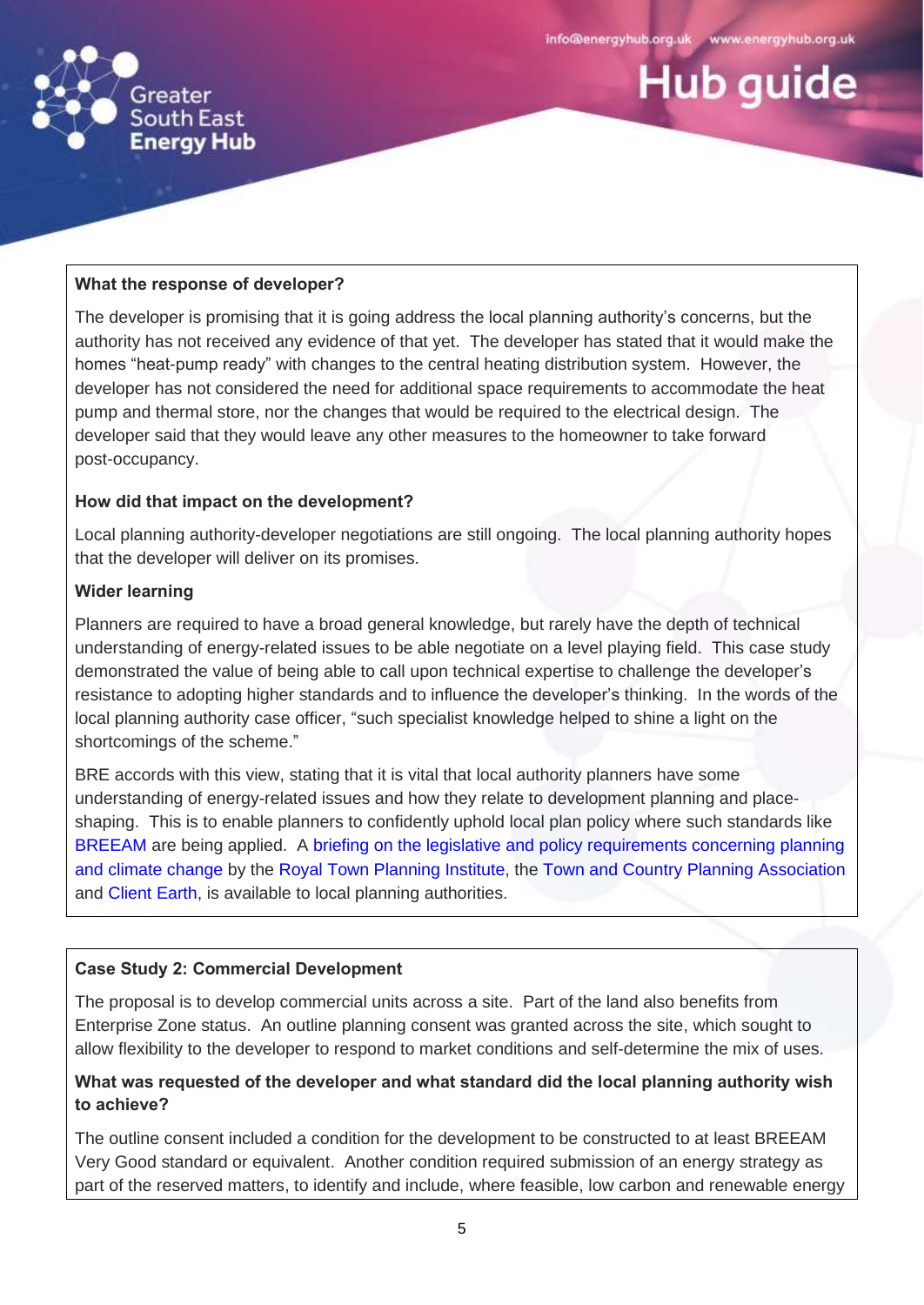**Hub quide** 



technologies in respect of any building, to ensure energy and resource efficiency practices would be incorporated into the development. This latter condition was attached to reflect what had been agreed in the design code, which was also in place.

# **What the response of developer?**

The developer submitted an energy strategy as requested. This did set out what is referred to as "Be Lean and Be Clean" measures, but proposed no "Be Green" measures, that is no integration of any low or zero carbon technologies, despite the strategy saying that there were feasible options.

The developer argued that since this was a speculative build model, the requirement of the individual occupiers was unknown. Therefore, the integration of any low or zero carbon technologies would be left to the tenant. The view of the local planning authority was that there would be little incentive for tenants to do this on a long-lease arrangement, and by discharging the planning condition, the local planning authority would have no further control over ensuring that this happened.

The local authority also tried to encourage the developer to consider the energy strategy in context of national and local industrial strategies, the locally-declared climate emergency, and the potential for the development to be jointly promoted as an exemplar business park development.

#### **How did that impact on the development?**

The local authority could not hold up development, and from a technical perspective the developer was adhering to the wording of the design code and planning conditions. The local authority decided to take a pragmatic approach and accepted the developer's proposal to encourage tenants to install low or zero carbon technologies during fit-out. The local authority agreed to work with the developer as part of ongoing support for tenants, for example by putting forward green lease options for the current phase, noting that this was outside of the planning process. Furthermore, the local authority stated its expectation that the developer should commit to providing low or zero carbon technologies as part of shell and core build in future phases, to which the developer agreed.

#### **Wider learning**

This question of whether low or zero carbon technologies should be considered in the scope of speculative projects (shell only or shell and core developments) is one that often gets asked of BREEAM's technical support service, in relation to the Low Carbon Design issue in some of the BREEAM schemes. BRE currently takes the view that low or zero carbon technologies should be included within the scope of a shell and core and fully-fitted development, and award credits on this basis, even when installed capacity is modest. For shell-only buildings, BRE has published a [note](https://kb.breeam.com/knowledgebase/lzc-technologies-assessment-shell-only/) on compliance on its online Knowledge Base.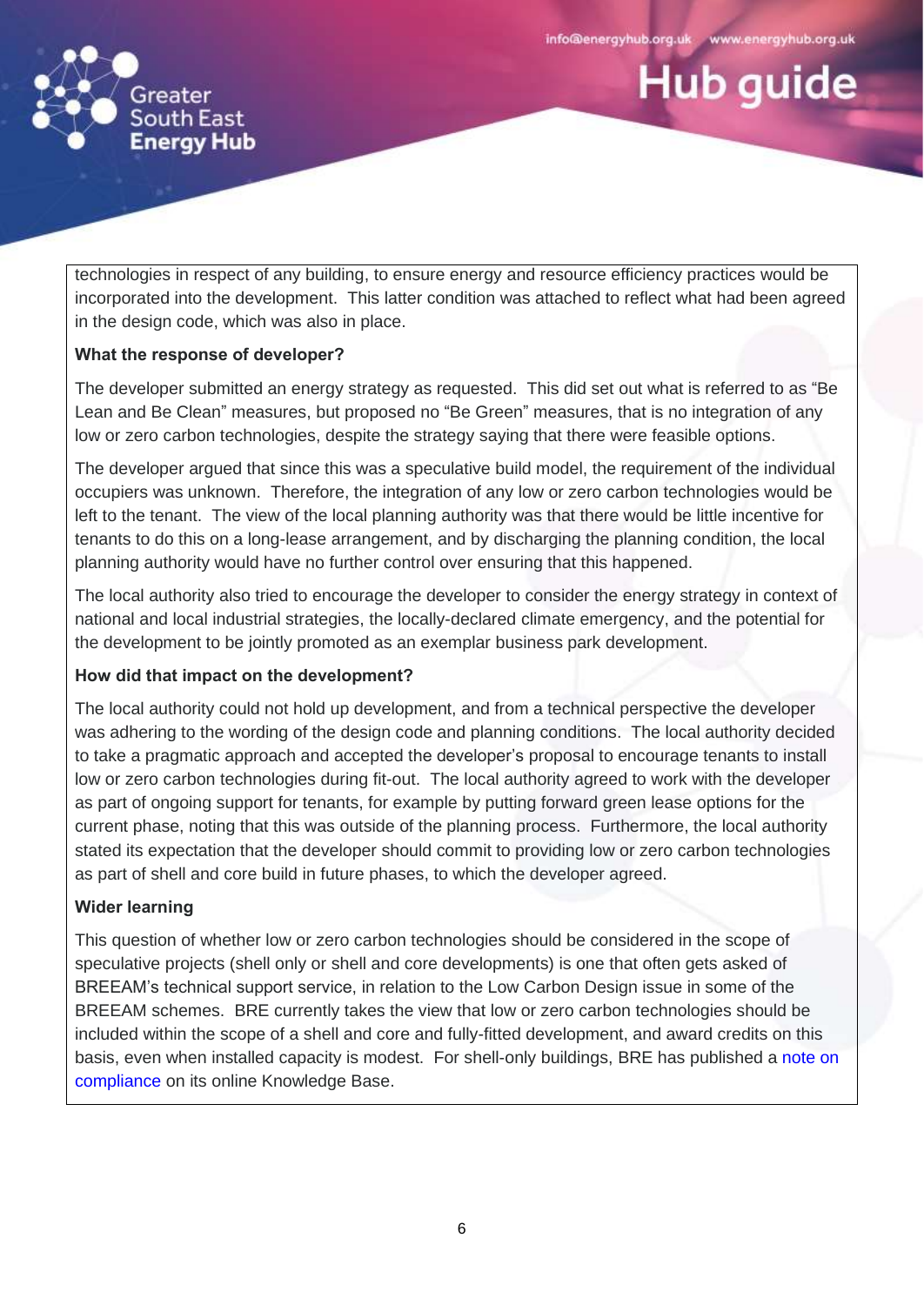**Hub quide** 



#### **Building Regulations**

Although not directly relevant to the planning process, it is worth noting the impact of current Building Regulations standards where they are being applied, whether correctly or possibly otherwise, to new housing developments. In [SAP 10,](https://www.bregroup.com/sap/sap10/) the upcoming version of the current Standard Assessment Procedure [SAP 2012,](https://www.gov.uk/guidance/standard-assessment-procedure) many of the fuel types recognised in SAP 2012 have had their fuel prices, carbon and primary energy factors changed, with the most significant being the updating of the electricity-related carbon emissions factor, reducing from 0.519 kgCO<sub>2</sub>/kWh to 0.233 kgCO<sub>2</sub>/kWh, compared to mains gas at 0.210 kgCO2/kWh. This reflects the increased influence of renewable energy technologies in grid connected power generation. There may also be issues with the incorrect use of emission factors, with some calculations being based on out-of-date values, following the adoption of SAP 2012 methodology.

This has encouraged developers to shift away from gas to electric heating, which leads to the conclusion that developers are achieving the carbon target set for the new home in Building Regulations by using electric heating, but with minimal additional fabric efficiency or onsite low or zero carbon heating and power technologies. Given the higher costs of direct electric compared to gas heating, this runs the risk of increasing occupants' energy costs.

Standard Assessment Procedure can have a material influence on technology uptake through the technologies it includes and excludes from the methodology. For example, whilst technologies such as solar photovoltaics are incorporated, solar thermal is not yet fully valued in the Standard Assessment Procedure methodology. As a result, local planning authorities are seeing some developers 'cherry pick' measures to achieve emission reduction, rather than taking a fabric first approach.

#### **Taxation and revenue generation from renewables**

One local authority cited the fact of business rates being applied to solar photovoltaics as a disincentive to developers as part of shell and core build out. Since April 2017, there have been substantial increases in business rates for organisations with their own rooftop solar. The Government has been consulting on business rates and considering various proposals on how the business rates system might support decarbonisation. The outcome of the consultation is awaited.

Part of the reason why developers may resist installing renewable technologies is that, in the opinion of some, the energy performance of a property may not attract a premium on the building purchase or rental value, despite the fact that if low or zero carbon technologies are well designed and maintained, they should help to reduce the running costs to the occupier. Furthermore, it is generally not in the business model of most developers to retain a long-term financial relationship with the buyer.

There is some evidence, for example in [a case study produced](https://www.breeam.com/resources/savings-payback/delivering-sustainable-buildings-savings-and-payback-office-case-study-for-breeam-uk-new-construction-2014/) by BRE and from the financial-services [sector,](https://www.moneysupermarket.com/gas-and-electricity/value-of-efficiency/) which shows that higher energy-efficiency standards have a positive financial impact on the running costs and sales value of buildings.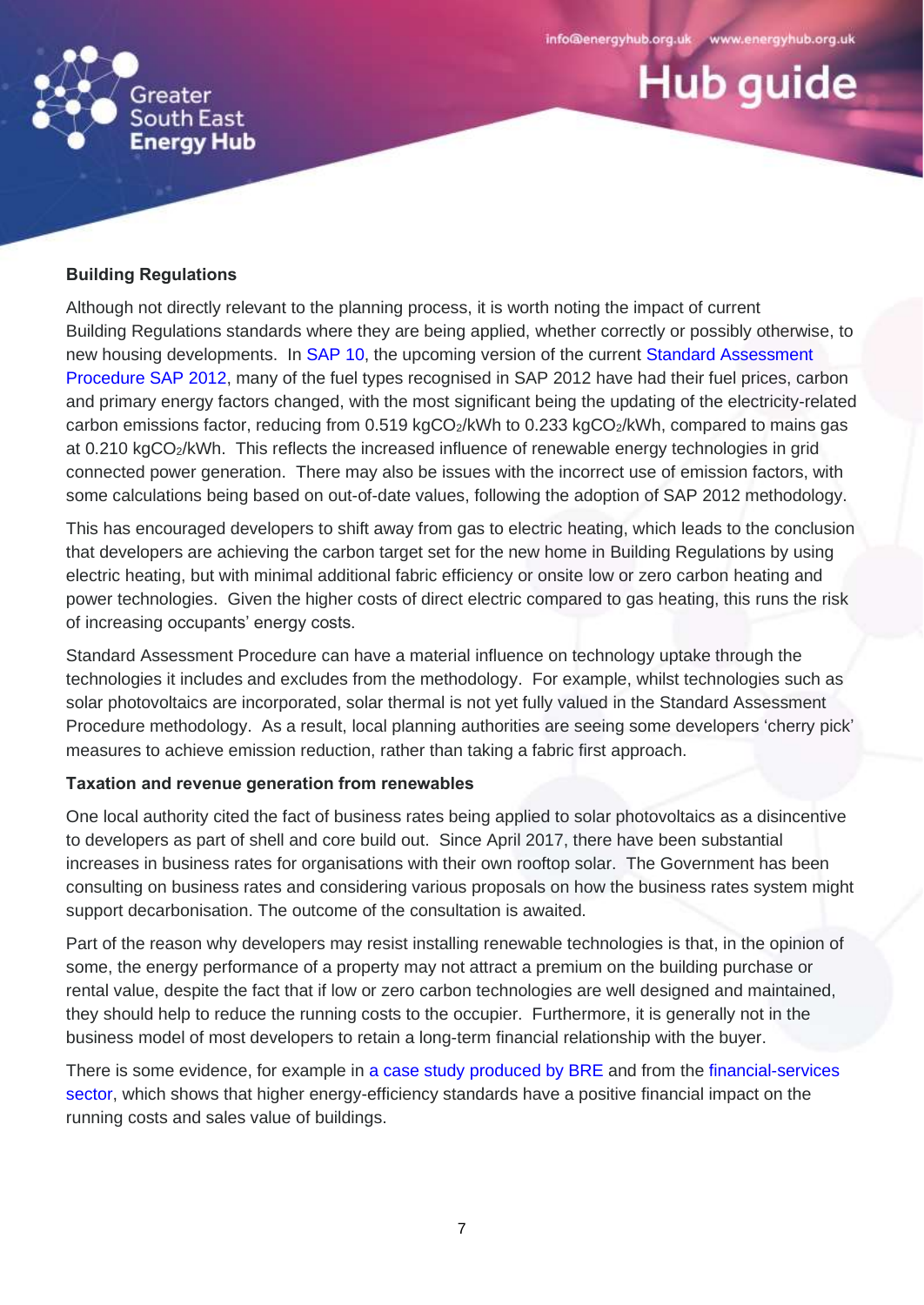**Hub guide** 



The EU-wide [REVALUE](https://revalue-project.eu/wp-content/uploads/2019/08/Final-Report-.pdf) project demonstrated the need for real estate valuations to better reflect energy performance, to better inform the market. Furthermore, the study refers to recent academic work, which indicated that there is indeed a link between energy efficiency levels and residential property transaction values, with more efficient stock commanding higher rents and sale values. Papers by [CIBSE,](https://www.cibse.org/knowledge/knowledge-items/detail?id=a0q3Y00000Hw3fvQAB) [BRE](https://files.bregroup.com/breeam/briefingpapers/BREEAM-Briefing-Paper----The-Value-of-BREEAM--November-2016----123864.pdf) and the [UK Green Building Council](https://www.breeam.com/wp-content/uploads/sites/3/2018/01/Capturing-the-Value-of-Sustainability.pdf) have also highlighted that more sustainable build standards can add value to commercial property.

#### **Solutions**

In the absence of up-to-date zero carbon planning policies, the question is: what can local planning authorities do to raise the energy and carbon performance of developments towards net zero? Two case studies show what is possible:

# **Case Study 3: East Hampshire - Quebec Park and Prince Phillip Park, Whitehill and Borden**

Currently, there is a disconnect between design and actual build quality. This case study provides a model to address this problem. The project comprises of 3,350 homes planned over 15 years. The local authority always had a vision for a sustainable community, with this development previously designated as an eco-town. Throughout, the development partners were taken along with the vision.

With the loss of the Code for Sustainable Homes and Zero Carbon standard in 2015, the local authority's approach focused on the performance gap. The challenge was to raise building energy performance in the absence of sustainability codes. The local authority looked for a way to ensure confidence that homes would perform as proposed at the design stage.

# **What did the Local Planning Authority do as a solution to the challenge?**

Working with the [National Energy Foundation](http://www.nef.org.uk/) on the Quebec Park development, the developer has been encouraged to follow the organisation's [Assured Performance Process.](http://www.nef.org.uk/service/search/result/assured-performance-process) For Prince Phillip Park, the local planning authority has employed a [Section 106 agreement](https://www.local.gov.uk/pas/pas-topics/infrastructure/s106-obligations-overview) to ensure that the developer will monitor 10% of homes post-occupancy to understand how they are performing.



Assured Performance Process: Image courtesy of National Energy Foundation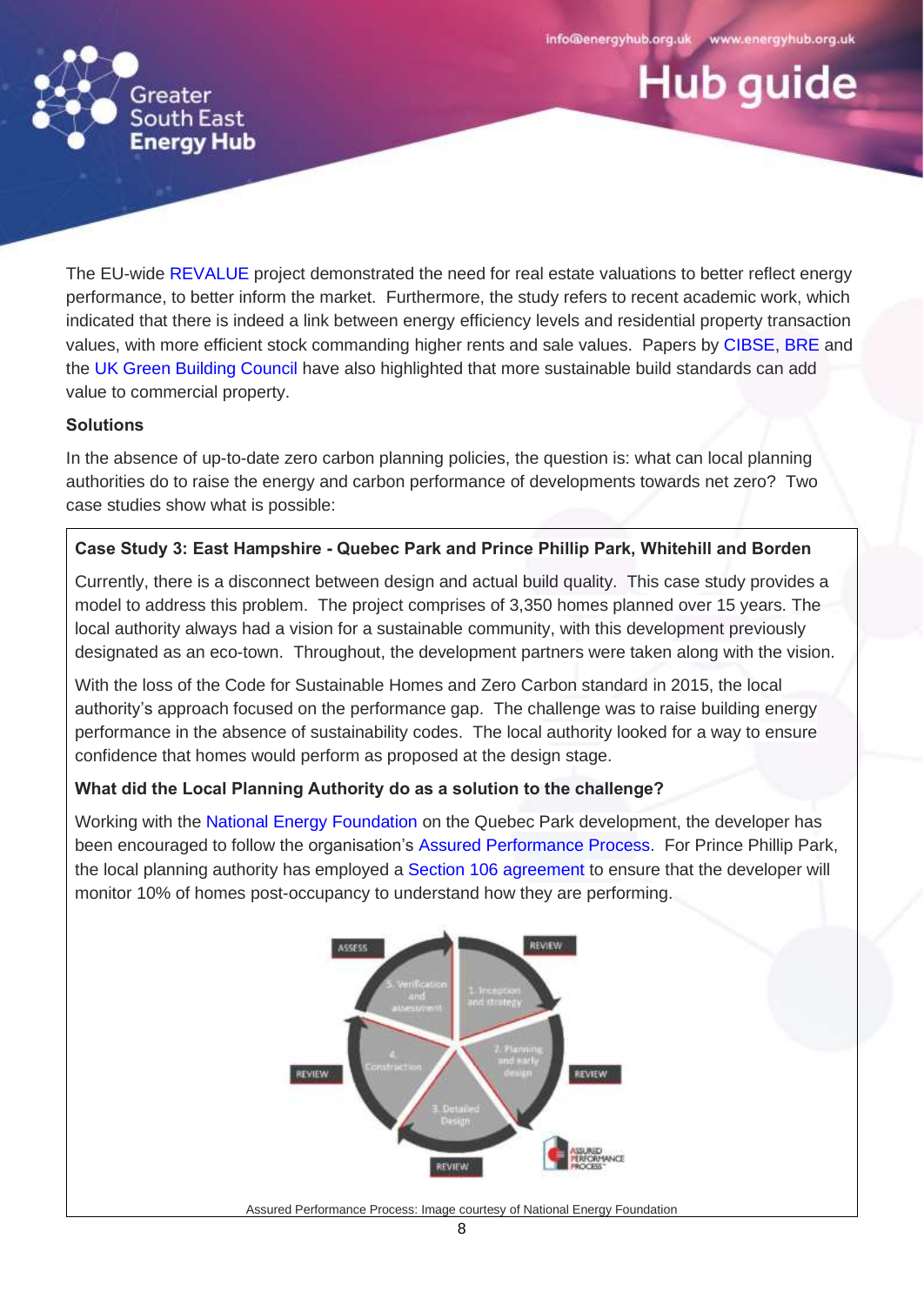

**Hub quide** 



#### **What was the response of the developer?**

The Assured Performance Process approach was agreed for Quebec Park through the Section 106 agreement. Early indication is that the performance gap has been reduced.

The developer of Prince Phillip Park agreed to a Green Measures Strategy within the Section 106 agreement. Uptake by residents for energy monitoring has been good. This has further enabled engagement with them on energy efficiency, although at this time no data is available to confirm that the trial has been successful.

#### **What was critical to making it work, or work in part, or not?**

The Section 106 planning agreement was the hook, along with buy-in from the developers. It has been crucial for the local planning authority to work with the developers and ensure that the approach to energy performance was not a tick-box exercise. For Quebec Park, the local planning authority is looking to work with developers over the life of the development. One of the builders comes from the registered provider housing sector, is new to the private house building market and wants to build to higher standards for their brand reputation. National Energy Foundation provided its Assured Performance Process tool, and some carbon offsetting funding was allocated through the Section 106 agreement, which could be used on wider environmental improvements, including offsite retrofit, streetlighting and solar photovoltaics.

For Prince Phillip Park, the developer is required to demonstrate for each plot how they are closing the performance gap, and where they find issues the developer is required to address them. No raw data will be made publicly available, to avoid perceived reputational issues for the developer. However, the local planning authority has developed an open and transparent relationship with the developer and is confident that this process can influence the wider development.

# **Wider learning**

These solutions require local planning authorities to expend time, effort and money which are commodities that are lacking. Additional resources would support the journey beyond current regulation and policy.

The schemes benefitted from a clerk-of-works role to scrutinise designs to see what gaps existed and to check on what was being done by the builders. This feedback loop on performance has been essential. A simple example of this is the application of Building Regulations to insulation. As the local planning authority officer involved in the project explained: "The question asked by Building Regulations is: "Is the insulation in?" and the answer may be "yes". But with the clerk-of-works inspection, the question is: "How well has the insulation been put in?" The answer may be different."

Ongoing post-occupancy monitoring has been challenging. Simple things like replacing flat batteries in energy monitoring equipment is under the control of residents. Handing out free batteries as well as offering free Wi-Fi and shopping vouchers, funded by the Section 106 developer contributions, has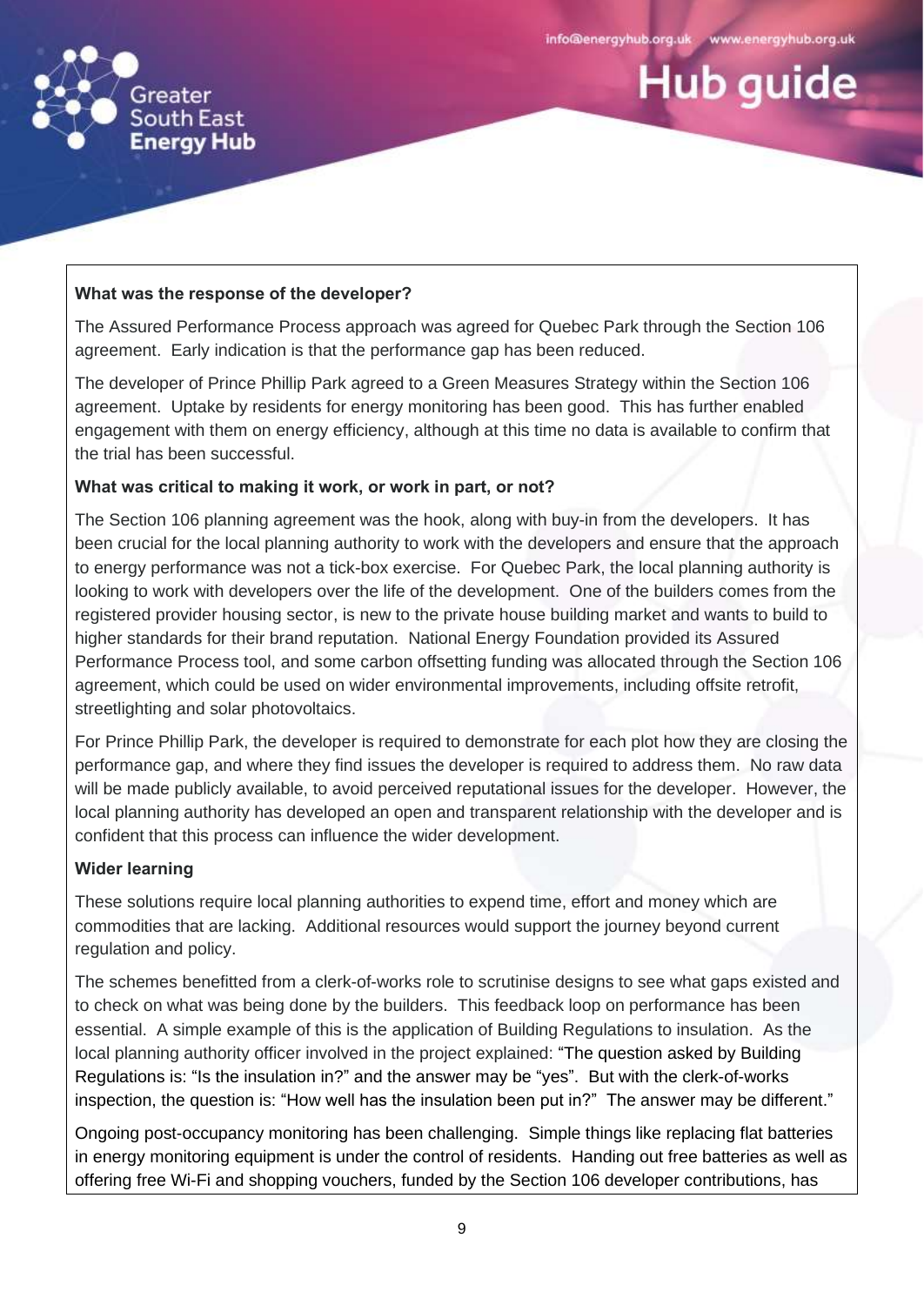

**Hub quide** 



helped to sustain high levels of participation.

Another question is how data is [collected for the regulated and unregulated energy](https://www.cibsejournal.com/opinion/unregulated-energy-why-we-should-care/) split to match Building Regulations modelling; total operational energy is made up of regulated components, including heating, cooling, hot water, fans, pumps and lighting, and unregulated ones, such as IT equipment. There is also a need for a good selection of different occupancy behaviours to understand how the buildings perform. BRE considers that having more realistic estimates of unregulated energy use is key. For domestic projects, the use of [BREDEM calculation methodology](https://www.bre.co.uk/page.jsp?id=3176) would help to provide a more realistic estimate of unregulated energy use. The [Home Quality Mark](https://www.homequalitymark.com/) uses BREDEM to refine Standard Assessment Procedure outputs to provide a better estimate of actual energy use.

One of the barriers to applying the approach adopted in this case study is the potential that evidence of poor quality will reflect negatively on the developer, affecting brand liability and financial value. Arguably, this should be the case, but it is important to get builders to participate in a positive, open way.

#### **Case Study 4: West Oxfordshire - Salt Cross Garden Village Area Action Plan**

The local authority commissioned an independent assessment for a proposed garden community development to assess the uplift cost of building to net zero. To enable this, the local planning authority considered assessing the uplift cost of retrofit to zero carbon at a later stage, that is, the cost burden to the local area if the development was not built to zero carbon as new. The local authority sought expert advice from green engineering consultancy [Elementa](https://www.elementaconsulting.com/about/) to review the financial viability of net zero in line with the [London Energy Transformation Initiative](https://www.leti.london/) (LETI) definition so that it is an allencompassing standard.

The resulting Elementa report analysis shows that "for a semi-detached house (albeit the same principles apply to all domestic buildings) that the costs of achieving a specific standard during new build are around a fifth of those required to achieve this standard during retrofit."

The local authority is now preparing for the Examination in Public hearing and is being careful to consider, alongside a capital uplift of net zero, the following factors:

- New build cost now, versus the cost to retrofit all new homes to net zero prior to 2050
- Reduced running costs to occupants of the new homes
- Reduced risk of fuel poverty.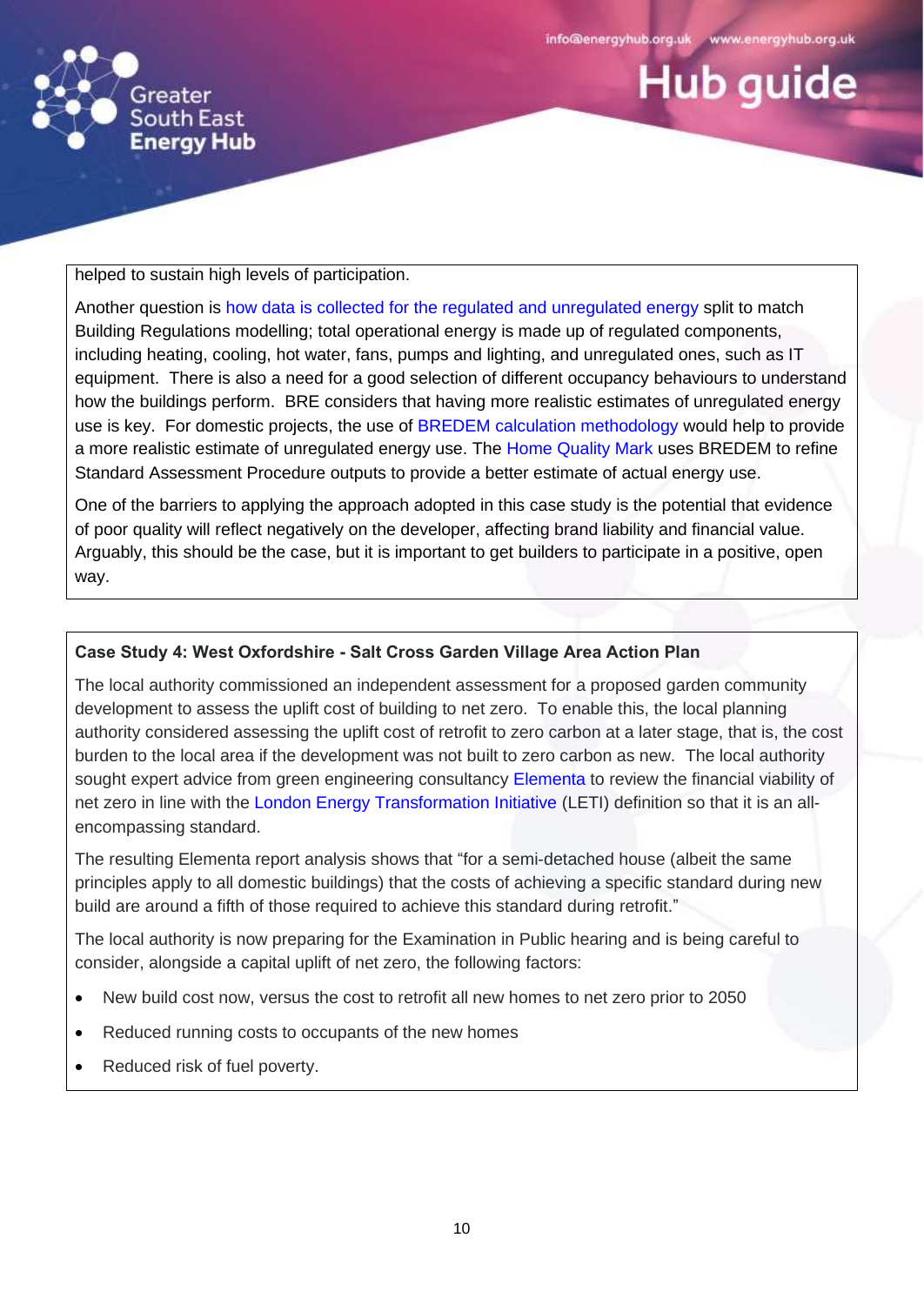**Hub quide** 



# **4. Different Ways of Achieving Higher Standards**

#### **Building construction monitoring**

Quality Assurance and post-construction monitoring, as suggested by Case Study 3, are crucial to successful construction. BRE considers post-construction monitoring processes as an important part of the development process, which are important to get right to minimise any performance-gap issues. BRE has recently co-launched the [NABERS UK Office scheme,](https://www.bregroup.com/nabers-uk/) with partners at [NABERS](https://www.nabers.gov.au/) and the [Better Buildings Partnership,](https://www.betterbuildingspartnership.co.uk/) which allows users to measure the actual energy use of offices.

#### **Overcoming issues with SAP**

In response to the emissions factors update in SAP 10, some local planning authorities, such as the Greater London Authority, are banning direct electrical heating and ensuring that developers do not revert to gas heating prior to the implementation of the Future Homes Standard. This should be underpinned by a drive for higher fabric efficiency standards.

# **New business and investment models to deliver low or zero carbon technologies**

To overcome resistance from the developer, landlord or tenant, to investing in low or zero carbon technologies, a third party could invest or invest-operate-maintain as potential, alternative financing or delivery models. Commercial entities may be attracted to invest and/or operate where the commercial returns are demonstrable, and the scheme fits their business approach. Investment can also be attracted using public sector capital reserve or Prudential Borrowing, while other sources of ethical or community investment are available at low interest rates.

# **Case Study: West Suffolk Solar for Business**

The [West Suffolk Solar for Business](https://www.westsuffolk.gov.uk/Business/Start_and_Grow_Your_Business/upload/WSC-Solar-for-business-leaflet.pdf) scheme was set up by West Suffolk Council in 2015 to help local businesses use an unrealised roof asset, while generating revenue for the local authority to support public services. The local authority organises, manages, and funds the installation, and sells the electricity that is generated to the building user, typically at a 20-30% discount compared to the tariff that they normally pay. This scheme pays back the capital with a rate of return for the local authority and reduces building running costs for the bill payer. West Suffolk Council has applied this approach both to existing and new buildings, with around 50 installations now operating. Suffolk Business Park, Bury St Edmunds is an example where the approach has been applied to a new development.

# **Case Study: Warrington Working with Plastic Omnium**

Solar panels on the roof at French automotive supplies company Plastic Omnium have been installed by Warrington Borough Council following an [agreement with the firm.](https://www.warrington-worldwide.co.uk/2019/06/15/new-council-investment-in-renewable-energy-at-omega/) The development forms part of the local authority's investment in renewable energy schemes, which generate a financial return for the authority and follows the enormous success of the installation of solar photovoltaic panels on social housing in Warrington. Warrington Borough Council will own, operate, and maintain the panels, effectively renting the roof space of the building. The panels will provide Plastic Omnium with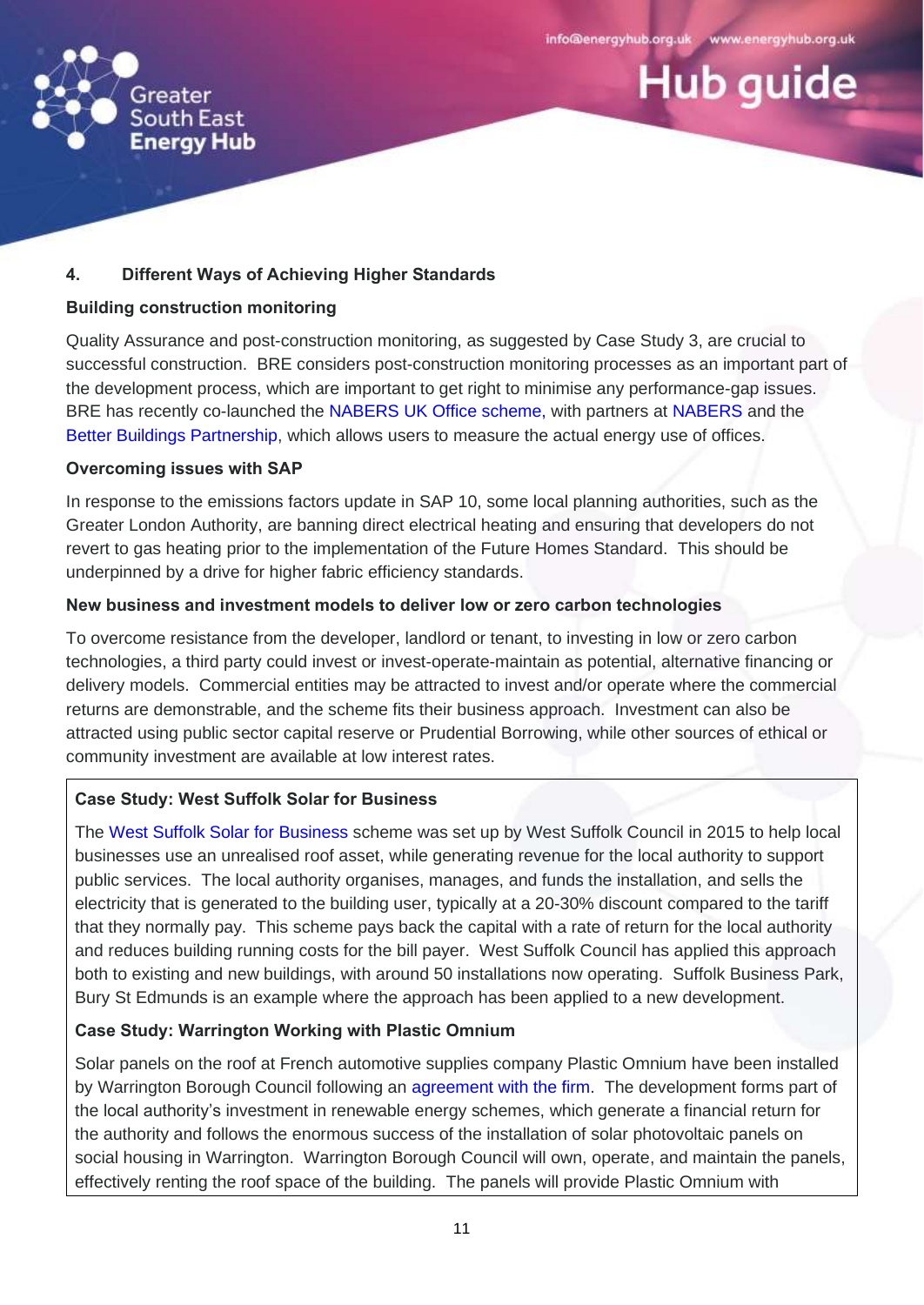**Hub guide** 



discounted electricity, with all profits made by the local authority through the deal ploughed back into delivering vital services.

New business models are appearing, with house builders partnering with others to co-invest in development. In this way, the developer does not have to raise the capital for low to zero carbon heat networks, smart grids, or individual heat pumps, and so this does not hit the house builder's profit margins.

# **Case Study: Consortium Development**

A consortium led by energy and services company [ENGIE](https://www.engie.co.uk/about-engie/) will create the design of a Smart Local Energy System that will demonstrate how such a system can reduce carbon and energy costs for residents, whilst providing a catalyst for town regeneration and employment creation.

The Rugeley [Smart Local Energy System project](https://www.engie.co.uk/about-engie/news/engie-led-consortium-to-develop-a-zero-carbon-smart-local-energy-system-for-rugeley-town/) is intended to bring benefits to both the town and the future residents of the proposed mixed-use development at the former Rugeley Power Station site, where ENGIE plans to deliver more than 2,000 new low carbon homes, including later-living communities, as well as a substantial number of commercial buildings.

Residents can either purchase the equipment outright or become members of the long-term Energy Services Company (ESCo) for development. This has already been successful with solar photovoltaic installations. This approach changes the relationship with energy from buying units of energy to buying comfort, warm hours, or cooling hours.

# **Case Study: Burneside Community Energy**

Funded through the Next Generation Innovation Fund in partnership with Igloo regeneration, [Burneside Community Energy](https://www.next-generation.org.uk/innovation) aims to develop a business case to supply community-owned renewable energy for a new housing development in Burneside, Cumbria for the benefit of the whole village. Up to 180 new homes are due to be built in the centre of the village. This project aims to supply electricity and heat to the new homes using a combination of local generation and supply/demand balancing. The homes will be all electric (despite a gas supply in the village) using ground/water source heat pumps with inter-seasonal storage feeding a heat network, a solar PV network, electricity storage and EV charging points.

# **Case Study: Sero Projects**

[Sero Projects](https://www.seroprojects.com/) support developers and home builders to deliver smart energy solutions to their residents. They bring knowledge and finance to remove the risks and challenges around carbon reduction and "enable developers to make the most of renewable energy through seamlessly integrated energy storage in homes, using energy when it's low cost and low carbon."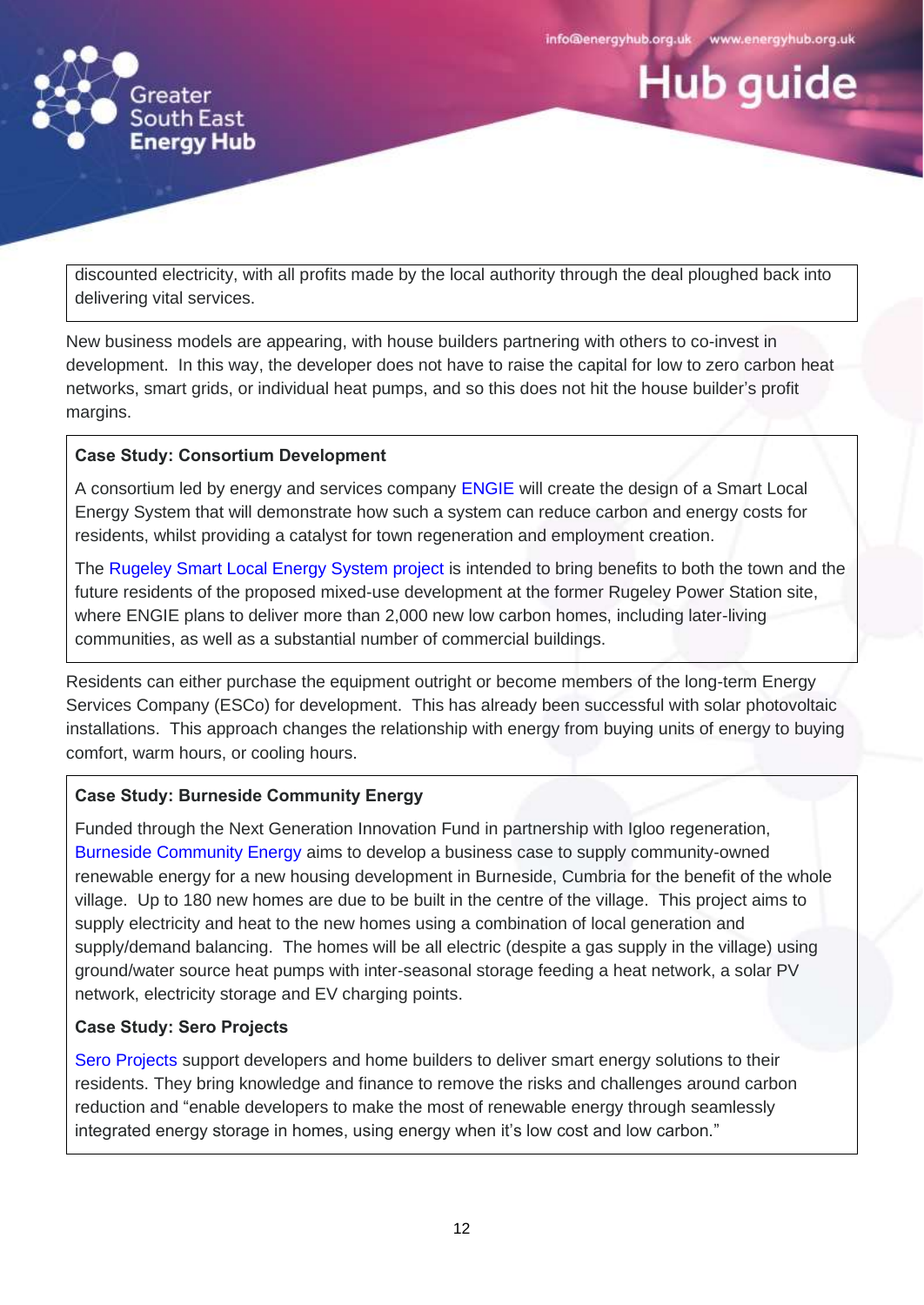**Hub guide** 



#### **Viability cost assessment**

The [costs and benefits of tighter standards for new buildings](https://www.theccc.org.uk/publication/the-costs-and-benefits-of-tighter-standards-for-new-buildings-currie-brown-and-aecom/) were the subject of research commissioned by the Climate Change Committee in 2019. The study found that the "carbon penalty for delayed action is significant". For example, a semi-detached home built in 2020 with gas heating<sup>1</sup> and retrofitted with an air source heat pump in 2030, can be expected to emit over three times more carbon (9-10 tonnes) over 60 years than if the heat pump was installed when the house was built. The study goes on to say:

"If 300,000 homes are built annually by the mid-2020s, each year of delay in adopting lower-carbon heat technologies could result in several million tonnes of avoidable carbon emissions, even if the technology were to be retrofitted after only 10 years.

Tighter fabric standards deliver a range of benefits. While low-carbon heat delivers very substantial benefits, even at current efficiency levels, there are several material benefits from tightening fabric standards alongside the installation of low-carbon heat:

- Further savings in running costs can be achieved (around £30-£40 relative to installing a heat pump alone), while also improving the quality of the internal environment
- Reduced energy consumption reduces the quantity of low-carbon energy required to meet UK demand.
- Ultra-high energy efficiency standards, installed alongside an air source heat pump, represent a 1-4% uplift on build costs relative to a home built to current regulations".

The key findings of the Climate Change Committee research were as follows:

- Additional costs of the more energy-efficient standards are between 3% to 5% of total build costs.
- The additional cost of tighter space-heating standards are predominantly a result of fabric improvements and introduction of Mechanical Ventilation Heat Recovery.
- A significant (up to c.£2,000) saving in the capital cost of the heating distribution system helps to offset the additional costs associated with the most energy-efficient fabric specifications.
- The additional costs of installing an air source heat pump in place of a gas boiler are c.£2,500. This includes the heat pump, power supply, hot water store and larger low temperature radiators, the additional cost includes a saving of c.£350 per home for avoided gas connection costs.

<sup>1</sup> The Part L 2013 notional specification was used as the baseline from which cost variances were assessed.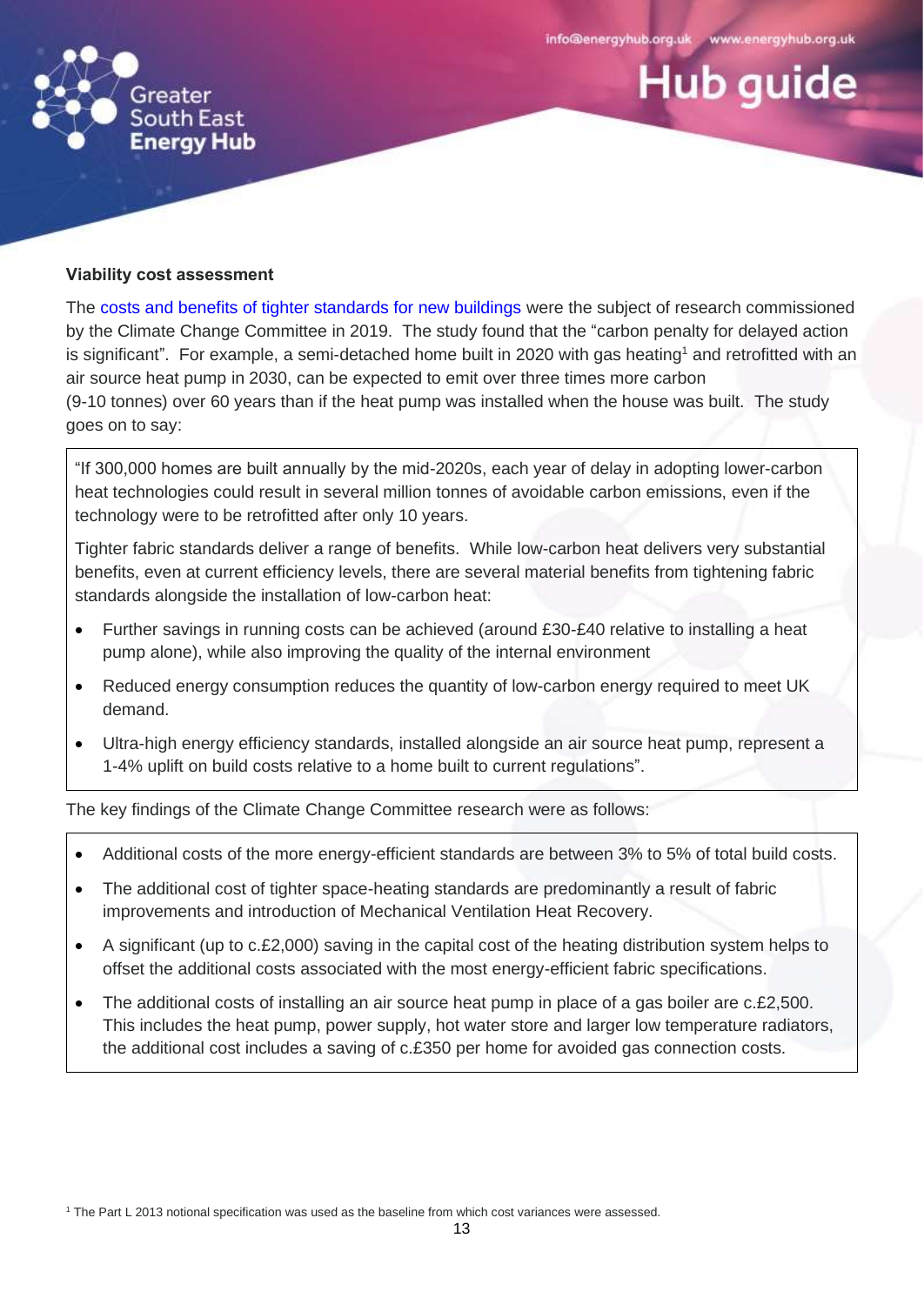**Hub quide** 



This research pre-dates the proposals to change Building Regulations through the implementation of the Future Homes Standard.

# **Gearing up for compatibility, build for deployment**

Although not directly addressing decarbonisation at the time of development, if a developer is not prepared to install the low to zero carbon technology for heating, is there a way to negotiate small additional design and build changes to accommodate future technologies?

The Climate Change Committee research found that targeted preparatory measures in new buildings can significantly reduce retrofit costs.

"The installation of radiators and hot water stores (where used) that are compatible with low temperature heating can reduce the costs of retrofitting an air source heat pump by £1,500-£5,500, depending on house type, at a capital cost of £150-£500 per home. Low temperature radiators will also provide a small improvement in the efficiency of a gas boiler prior to the retrofit of the air source heat pump (assumed to be around 3%)."

# **Using the existing planning tools**

The development planning procedures provide an opportunity to establish checkpoints and reminders for developers, that the local authority is wishing to move developments to net zero. The validation process could include questions about net zero, which although not a legal requirement, provides a means of evidencing the gap between the developers' ambition and that of the local authority.

One idea raised by West Oxfordshire District Council is that planning committees should hear evidence of the wider retrofit cost when planning applications are being considered, so that the committee members are fully cognisant of the implications of not building to net zero. This approach would give committees explicit evidence to be able to consider the cost burden and associated disruption of retrofitting that would be borne by the local community, not the developer.

The 'planning advisory' issued alongside the planning permission can act as a means of marking the direction that the local planning authority wishes to go. Although it carries no weight in law, it gives the developer visibility on the local authority's long-term thinking at the time. Although yet to be challenged by a developer, one local authority employs the following standard text:

"ABC Council has declared a Climate Emergency in 2019 and have an aspiration to be Carbon Neutral by 2030. This will include encouraging activities, developments, and organisations in the district to adopt a similar policy. This council is keen to encourage consideration of sustainability issues at an early stage, so that the most environmentally friendly buildings are constructed and the inclusion of sustainable techniques, materials, technology etc. can be incorporated into the scheme without compromising the overall viability, considering the requirements to mitigate and adapt to future climate change.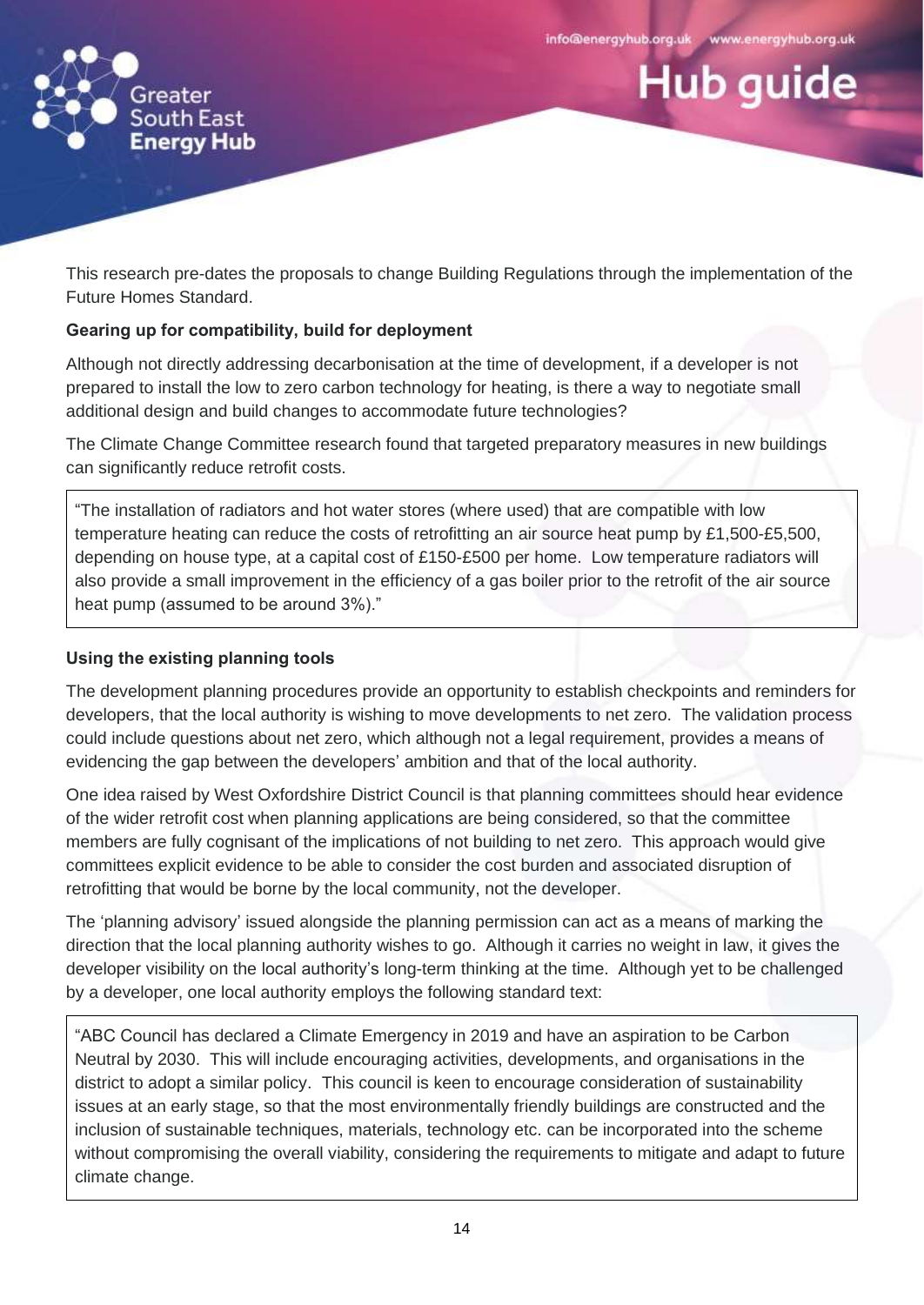**Hub guide** 



Prior to the commencement of development, a scheme for the provision and implementation of water, energy, and resource efficiency measures, during the construction and operational phases of the development shall be submitted to and approved, in writing, by the Local Planning Authority. The scheme shall include a clear timetable for the implementation of the measures in relation to the construction and occupancy of the development. The scheme shall be constructed, and the measures provided and made available for use in accordance with such timetable as may be agreed.

The Sustainability & Energy Strategy must be provided detailing how the development will minimise the environmental impact during construction and occupation (as per policy CS3, and NPPF) including details on environmentally friendly materials, construction techniques minimisation of carbon emissions and running costs and reduced use of potable water (suggested maximum of 105ltr per person per day).

The Sustainability and Energy Strategy requires the applicant to indicate the retrofit measures and to include an estimate of the retrofit costs for the properties on the development to achieve net Zero Carbon emissions by 2050. It is also to include the percentage uplift to building cost if those measures are included now at the initial building stage."

The Planning and Climate Change Law and Policy [briefing](https://www.tcpa.org.uk/Handlers/Download.ashx?IDMF=4927d472-a9f0-4281-a6af-463ddc642201) developed by the Royal Town Planning Institute, the Town and Country Planning Association and Client Earth provides local authority officers with a basis in law to justify their decisions regarding climate change.

# **5. Tools, Case Studies and Guidance**

The following list of weblinks provides further detail:

- [Parc Hadau net zero carbon housing development:](https://www.theguardian.com/environment/2019/dec/23/net-zero-carbon-neighbourhood-to-be-built-in-south-wales) One of the world's first net zero carbon neighbourhoods will be constructed in Wales after Neath Port Talbot Council approved the development of 35 homes able to generate more clean energy than they use.
- West [Oxfordshire Area Action Plan:](https://planningconsultation.westoxon.gov.uk/consult.ti/OCGVAAP19/viewCompoundDoc?docid=11861044&sessionid=&voteid=&partId=11861396) The Area Action Plan has been put in place to guide the future delivery of the 'Salt Cross' development - a proposed new garden village to the north of the A40 near Eynsham.
- [Project LEO Energy Plan:](https://www.westoxon.gov.uk/media/ekpcnzzl/oxfordshire-cotswold-garden-village-energy-plan.pdf) An Energy Plan that forms part of the evidence base to support the Oxfordshire Cotswolds Garden Village Area Action Plan.
- [Net-Zero Carbon Viability Assessment:](https://www.westoxon.gov.uk/media/hdnjcnnf/trajectory-for-net-zero-buildings-for-the-oxfordshire-garden-village.pdf) A report to clarify and assess the implications associated with meeting zero carbon for new buildings at the Oxfordshire Cotswolds Garden Village.
- [Oxford Brookes Building Performance Feedback and Post Occupancy Evaluation:](https://www.brookes.ac.uk/architecture/research/low-carbon-building-group/building-performance-evaluation/) This evaluation uses monitoring and feedback to detect issues in operation, construction and fine tune the building to meet its design targets and close the performance gap between as designed, as built and in use energy performance.